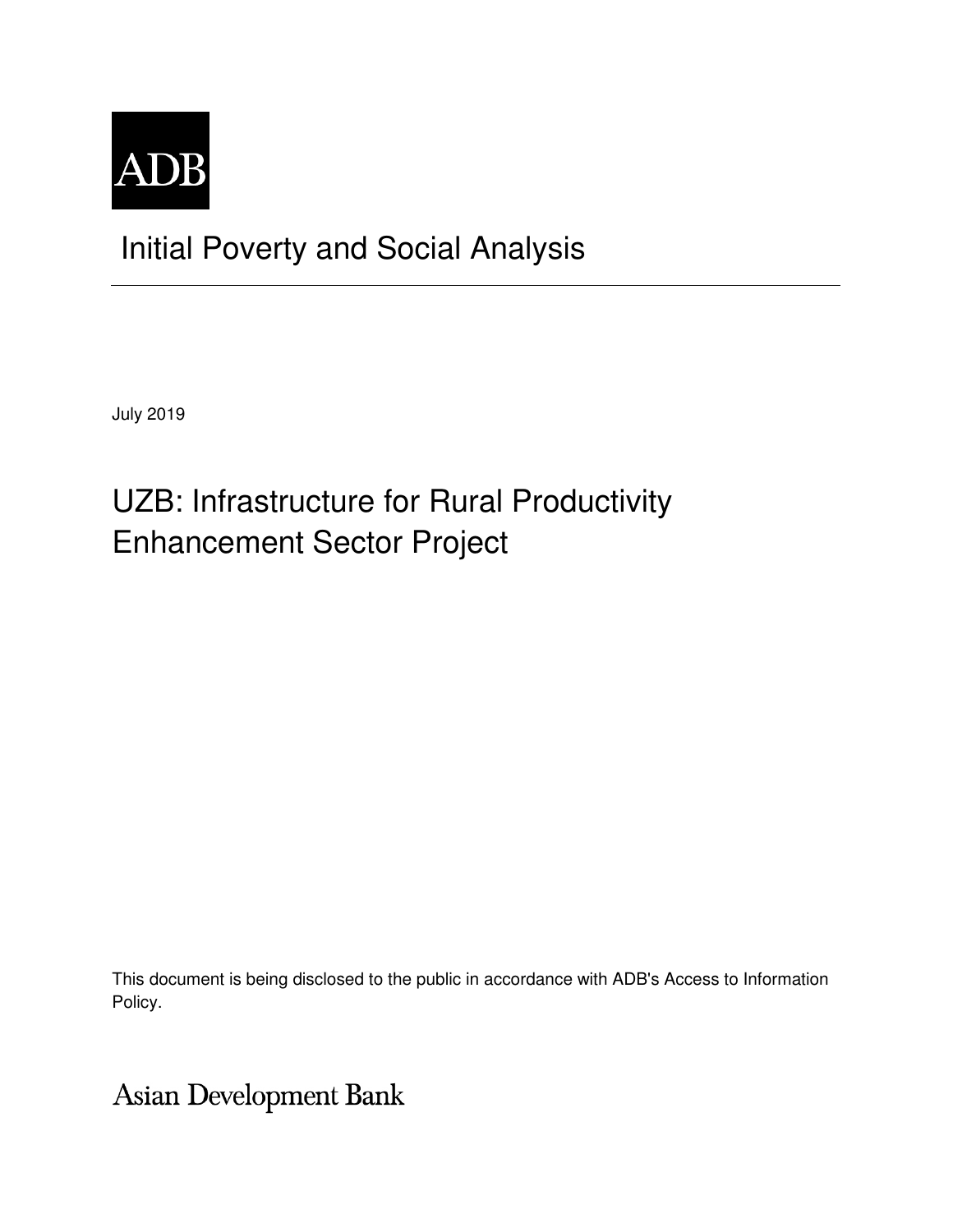#### **CURRENCY EQUIVALENTS**

(as of 5 July 2019)

| Currency unit  | $\overline{\phantom{0}}$ | sum (SUM)   |
|----------------|--------------------------|-------------|
| <b>SUM1.00</b> | $=$                      | \$0.000117  |
| \$1.00         | $=$                      | SUM8,574.74 |

#### **ABBREVIATIONS**

- ADB Asian Development Bank<br>TRTA transaction technical assis
- transaction technical assistance

In preparing any country program or strategy, financing any project, or by making any designation of or reference to a particular territory or geographic area in this document, the Asian Development Bank does not intend to make any judgments as to the legal or other status of any territory or area.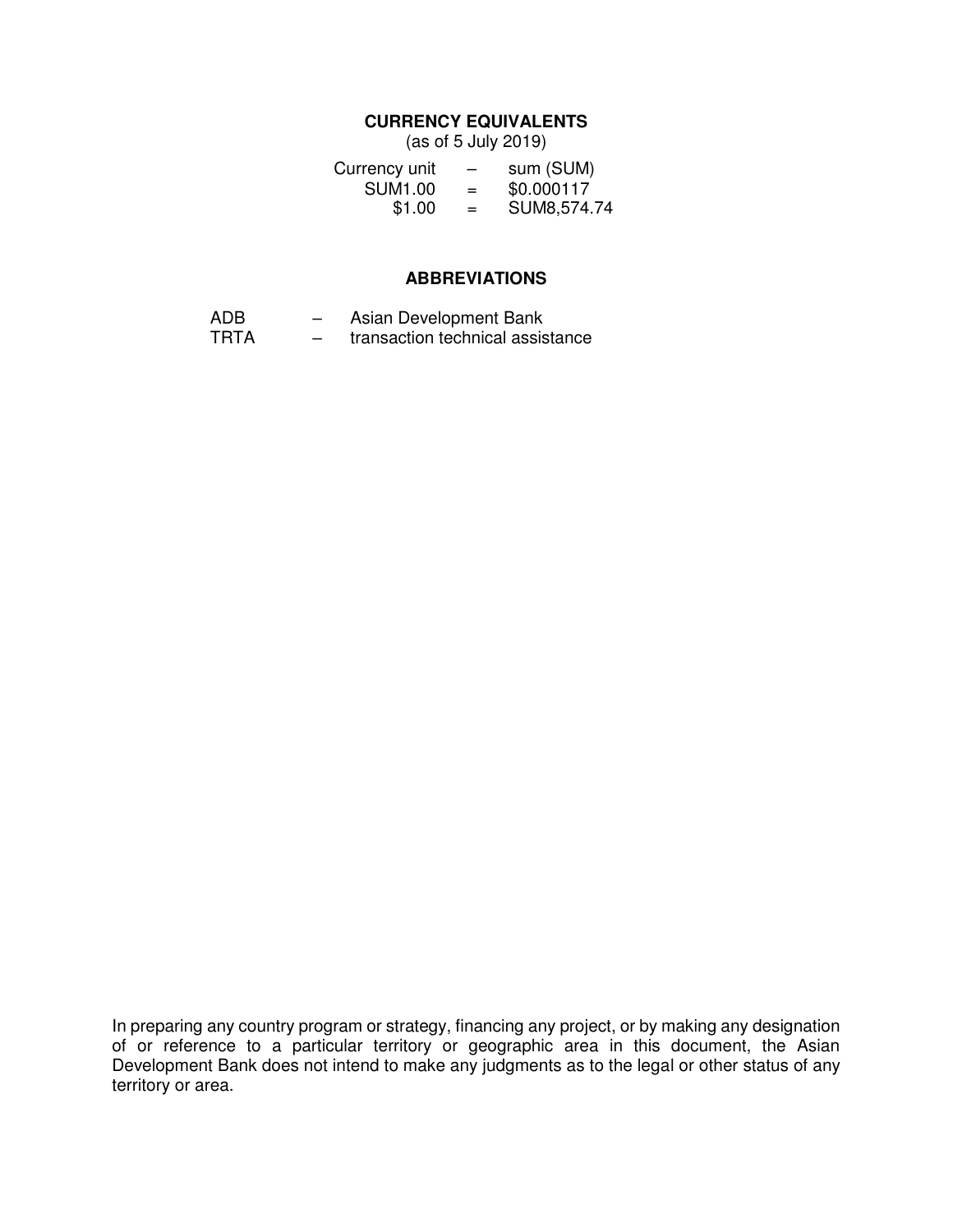### **INITIAL POVERTY AND SOCIAL ANALYSIS**

| Country:                       | Uzbekistan  | Project Title:           | Infrastructure for Rural Productivity<br><b>Enhancement Sector Project</b>                             |
|--------------------------------|-------------|--------------------------|--------------------------------------------------------------------------------------------------------|
| Lending/Financing<br>Modality: | Sector Loan | Department/<br>Division: | Central and West Asia Department<br>Environment, Natural Resources, and<br><b>Agriculture Division</b> |

infrastructure (including irrigation and rural roads), and weak market linkages. A primary reason for the low productivity (and limited profitability) of agriculture is the inadequacy of rural infrastructure. The TRTA consultants will conduct detailed assessment on the impact of the infrastructure constraints on rural business, household wealth, poverty profile, and rural livelihoods in order to design the project in an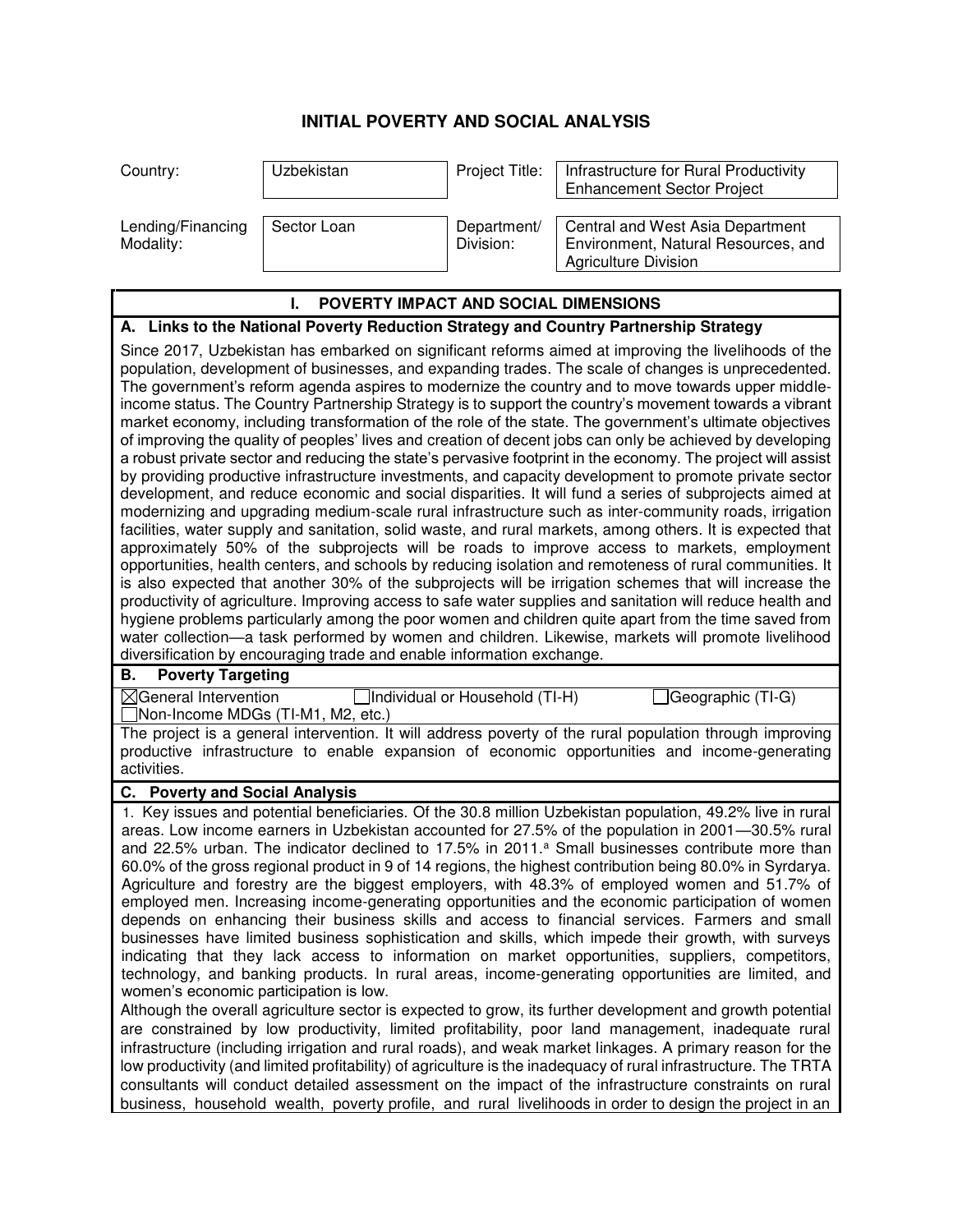optimal way. There are two primary groups of potential beneficiaries. The first group includes farm owners and/or operators and small agribusinesses whose operation or expansion is constrained by poor access to financial, social services, and most importantly markets. Through rural infrastructure development in most needed areas, the project will help these farmers and entrepreneurs flourish in profitable sectors, operate to scale, and benefit from economic opportunities.

2. Impact channels and expected systemic changes. The project will help farm owners and/or operators and businesses increase access to services and market. This will allow them to build viable businesses, create economic opportunities and income-generating activities, and mitigate their vulnerability to external shocks.

3. Focus of (and resources allocated in) the TRTA or due diligence. International and national consultants will be engaged to prepare the project design. The project has potential impact on poverty reduction and improving sustainable livelihoods. The TA consultant team will explore ways to maximize this impact.

#### **II. GENDER AND DEVELOPMENT**

1. What are the key gender issues in the sector/subsector that are likely to be relevant to this project or program?

In 2018, agriculture accounted for 32% of the total workforce (or about 10 million people), of which men accounted for 54% and women 46%. Despite their prominent role in agricultural production, women are mainly engaged in simple and nontechnical fieldwork or cultivation of family-owned gardens. While rural women and female *dehkan* (small-scale) farmers are an important part of the agriculture value chain, they lack confidence to start businesses and face difficulties finding formal jobs because of inadequate technical skills and access to information, limited entrepreneurship, and leadership skills. Results of focus groups discussions conducted for various sector projects processed by ADB (CWER) since 2016 suggest that there is a huge potential for on-farm and off-farm job creation and entrepreneurship for women in agriculture production, processing, and marketing. It is also observed that agriculture production and processing (including horticulture and livestock) are not properly functioning in many areas because of technical, funding, and market access constraints. Among these, lack of rural productive infrastructure including rural markets is the most critical constraint which, if addressed, will significantly uplift the status of women in both employment generation and entrepreneurship.

2. Does the proposed project or program have the potential to contribute to the promotion of gender equity and/or empowerment of women by providing women's access to and use of opportunities, services, resources, assets, and participation in decision making?

 $\boxtimes$  Yes  $\Box$  No During TRTA, opportunities to enhance rural women's employment and strengthen their capacity to establish and manage their own enterprises will be explored.

3. Could the proposed project have an adverse impact on women and/or girls or widen gender inequality?  $\Box$  Yes  $\boxtimes$  No

4. Indicate the intended gender mainstreaming category:<br>  $\Box$  GEN (gender equity)  $\Box$  EGM (effective

 $\boxtimes$  EGM (effective gender mainstreaming)

SGE (some gender elements)  $\Box$  NGE (no gender elements)

#### **III. PARTICIPATION AND EMPOWERMENT**

1. Who are the main stakeholders of the project, including beneficiaries and negatively affected people? Identify how they will participate in the project design. The main stakeholders of the project include farm owners and/or operators and businesses. Farm owners and/or operators and businesses will increase their access to better market facilities, storages, and marketing to expand their businesses and improve economic opportunities.

2. How can the project contribute (in a systemic way) to engaging and empowering stakeholders and beneficiaries, particularly, the poor, vulnerable and excluded groups? What issues in the project design require participation of the poor and excluded? Consultations will be conducted with the poor, vulnerable, and excluded groups to assess their training needs for business plan management. The TRTA consultants will explore if relevant training programs can be designed for these groups and be delivered during project implementation.